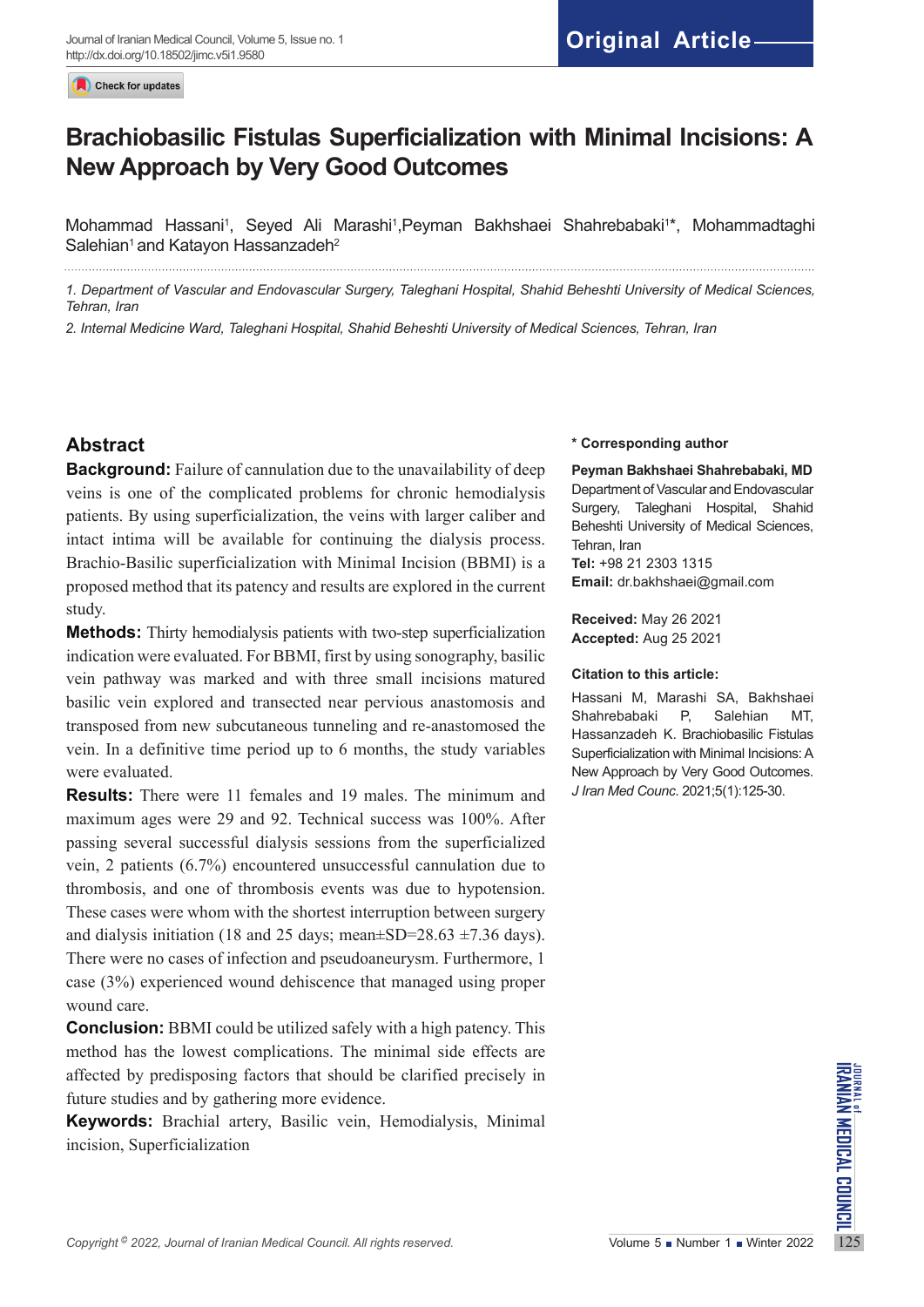#### **Introduction**

The brachiobasilic arteriovenous fistula was first described in 1976 by Dagher *et al* as an important alternative for patients who failed to have any effective fistula according to other types of fistulas (1).

Superficialization involves cutting from the wrist to the proximal forearm of the brachiocephalic or brachiobasilic fistulas, connecting the vascular branches, moving them over adipose tissue and subsequently transferring them (2). In general, superficialization methods include tunnel transposition, elevation, lipectomy, and liposuction (3). Such interventions are essentially necessary for End-Stage Renal Disease (ESRD) patients under chronic dialysis. Sashi Inkollu *et al* believed that routine vascular surgery techniques consist of the operation of Flap Elevation Procedure (FEP) and lipectomy. The FEP method requires a long incision along a vein that is to be superficial. In the lipectomy method, however, the superficial fat is removed and the skin is allowed to fall deeper into the vein. They mentioned that the results of minimum incision are patent and durable which makes this method excellent for cannulation. In this method, the location of vein was marked using ultrasonography and it was possible to access the vein using two incisions of 2-3 *cm* with a distance about 10-12 *cm*. Then, a deep vein incision in the layers of fascia, anastomosis, tunneling and superficialization was conducted (4).

Side effects of vascular superficialization can be categorized as early (primary) and delayed (secondary) complications; for instance, long-term swelling of the arm, wound infection, hematoma, necrosis and pseudoaneurysm. Cannulation can be carried out 3-4 weeks later, when the surgical incisions have healed and there is some fibrous area around the fistula to help hemostasis by using a needle; this is known as maturation step (5).

SERIES SEE SERIES SEE SERIES SEE SERIES SERIES SERIES SERIES SERIES SERIES SERIES SERIES SERIES SERIES SERIES SERIES SERIES SERIES SERIES SERIES SERIES SERIES SERIES SERIES SERIES SERIES SERIES SERIES SERIES SERIES SERIES The present study was designed to evaluate the superficialization method with minimal incisions that seems to reduce the side effects related to long- and full-incision observed in other methods. Since there is still no consensus among vascular surgeons and experts to choose the best fistula surface treatment method, we have examined the results of Brachio-Basilic superficialization with Minimal Incision (BBMI) to determine its patency and safety in an Iranian ESRD population.

#### **Materials and Methods**

After acceptance in our institute ethical committee (ethical code: IR.SBMU.MSP.REC.1399.02), the study population included dialysis patients with chronic kidney disease who needed fistulas for venous cannulation. These patients were required to receive intravenous fistula based on indications from the dialysis department. The patients were included in the study if they their written consent was obtained before intervention. Inclusion criteria for superficialization comprised renal insufficiency, brachiobasilic fistulas, and at least 4 weeks maturation time elapsed since the initial operation of the embedding fistula. Furthermore, the size of the basilic vein should be at least 6 *mm* and the flow should be observed more than 300 *cm/sec* on the ultrasound. Exclusion criteria were: a history of superior vena cava syndrome and history of any surgery on the patient's arm in fistula site.

Ultimately, 30 patients were enrolled and underwent ultrasound. The location of basilic vein was determined along the entire route of the brachiobasilic vein. Surgery was performed under a regional block or sedation followed by a minimal incision on each patient, by a specialist in this field. A two-step method of superficialization was adopted: in the first session, we made the brachiobasilic anastomosis and waited 4 weeks for maturation; in the second session, maturation of fistula and its direction was confirmed using sonography followed by superficialization of basilic vein. The success rate was assessed by touching the thrill along the entire length of the superficialized vein on the day of surgery and the day after surgery. Patients were followed at 2 and 4 weeks after surgery and if the superficial vein was suitable for dialysis, patients were reevaluated. After successful dialysis, patients were monitored for 6 months to assess the dialysis status, thrombosis, and fistula patency plus wound status. Complications, if occurred, during the operation and until the end of the study were monitored and recorded.

All patients were subjected to standard clinical examination conditions prior to the operation, and standard procedures for patient preparation in terms of nursing and clinical care were conducted, and no process was performed beyond the usual procedures.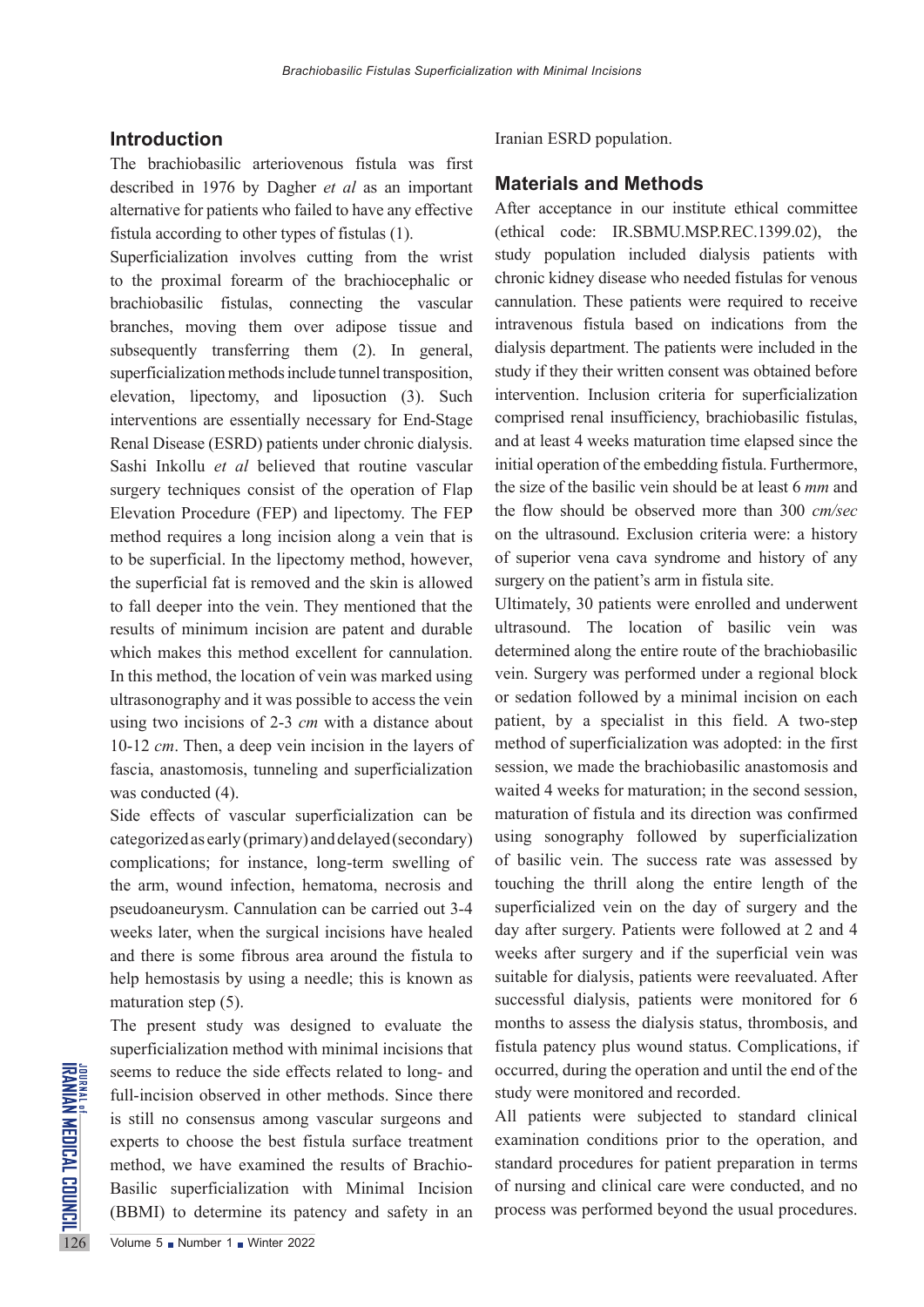Based on the type of research, statistical tests of independent samples t-test were utilized to compare the mean of parametric variables between male and female groups. Pearson Correlation test was also used to evaluate the correlation of the parametric variables in the study. Figure 1 represents the surgery with a minimal incision performed on one of the enrolled patients in the current study.

### **Results**

Among 30 enrolled patients, 11 were women and 19 were men. Descriptive data and comparisons are shown in table 1. Statistically, there was no meaningful difference between men and women participants (p=0.86). Also, the mean Body Mass Index (BMI) of population was  $25.87 \pm 2.43$ ; for women, it was  $27 \pm$ 2.7 and for men, it was  $25.21 \pm 2.05$   $kg/m^2$ . There was no significant difference between two genders BMI  $(p=0.051)$ ; however, the BMI of women was about 1.8 units higher than that of men. The mean time interval between brachiobasilic vein superficialization and dialysis onset in patients was  $28.63 \pm 7.36$  days.

Technical success rate of superficialization of BBMI was 100% and no adverse events occurred. Six months after the superficialization of brachiobasilic fistulas,

about 7% (2 of 30 patients) had fistula failure; one case due to thrombosis and fistula blockade whereas the other because of hypotension, after several successful dialysis sessions. Therefore, the patency of this method is 100%. In the early stages and after 6 months, it is at least 93%.

No infection occurred during the follow-up period and only one case experienced wound dehiscence. In addition, there was no case of opening wound just after superficialization surgery. It should be noted that the patient was treated with appropriate care and antibiotics.

As all patients had 100% BBMI patency, evaluation of technical success of superficialization surgery with the rest study variables are not possible; *i.e.* between patients with high and low BMI or males and females. Therefore, it is important to note that the technical success rate of BBMI is not dependent to the BMI and patients' gender. Furthermore, the time interval between BBMI operation and the onset of dialysis showed insignificant association. Correlation analysis showed that three variables including the patients' age, BMI and the time interval between BBMI and dialysis onset result in no significant associations (Table 2).



**Figure1.** Brachiobasilic fistula superficialization procedure on an ESRD patient.

| Table 1: Comparison of male and female for the age, BMI and the time interval between BBMI superficialization procedures and |  |  |  |
|------------------------------------------------------------------------------------------------------------------------------|--|--|--|
| dialysis onset                                                                                                               |  |  |  |

| <b>Variable</b>                             | N      | <b>Mean</b> ±SD   | p-value |  |
|---------------------------------------------|--------|-------------------|---------|--|
|                                             | Female | 62.36±10.22       | 0.860   |  |
| Age (year)                                  | Male   | $61.31 \pm 17.78$ |         |  |
| BMI $(Kg/m2)$                               | Female | 27.00±2.70        | 0.510   |  |
|                                             | Male   | $25.21 \pm 2.05$  |         |  |
| The time interval between BBMI and dialysis | Female | 28.82±7.75        | 0.919   |  |
| onset                                       | Male   | 28.53±7.34        |         |  |
|                                             |        |                   |         |  |

*Copyright* 2022, Journal of Iranian Medical Council. All rights reserved. Volume 5 Number 1 Number 1 Winter 2022 127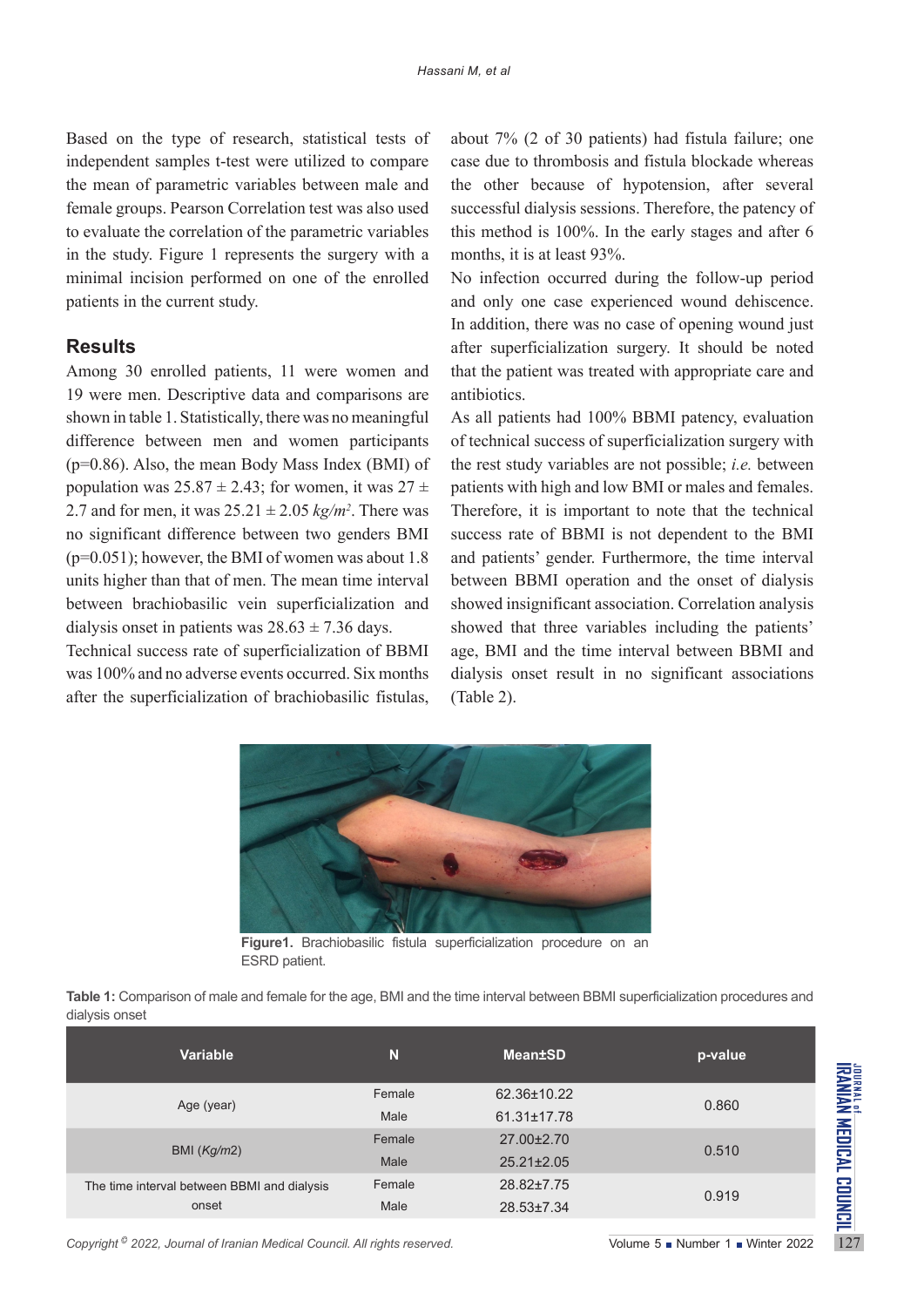| <b>Studied variable</b> |         | <b>BMI</b> | The time interval between BBMI to<br>dialysis onset |
|-------------------------|---------|------------|-----------------------------------------------------|
| Age                     |         | 0.122      | 0.177                                               |
|                         | p-value | 0.520      | 0.350                                               |
| <b>BMI</b>              |         |            | $-0.153$                                            |
|                         | p-value |            | 0.421                                               |

**Table 2.** Correlation estimations between studied variables for BBMI superficialization

Body Mass Index-BMI

### **Discussion**

In the present study, a minimally invasive method was used to superficialization of the brachiobasilic vein, the advantage of which was the least damage to the patient's tissues while sufficient patency for dialysis of ESRD patients. In the BBMI method adopted by the researchers, three separate skin incisions were made on the hand; the basilic vein was freed from surrounding tissue. Then, it was cut and inserted in a new subcutaneous tunnel and re-anastomosed, and the cannulation success was assessed.

Overall, the findings suggest that this could be at least 100% successful in the early stages. Failures can be due to the cannulation process, dialysis status and duration, clot formation and repeated needling during medical and nursing interventions. Also, factors such as haste in using superficial vessels or underlying factors may predispose a person to thrombosis. Considering the time interval between superficialization and dialysis onset from the superficialized vein, we can find out that one of the two patients, who failed to continue dialysis due to the thrombosis after several successful sessions, is a person with dialysis initiation at the day 18 after BBMI. The second person was an 81-year-old woman with normal BMI who began dialysis 25 days after BBMI superficialization and failed continuing dialysis due to the hypotension, after several successful sessions.

EXEMPLE Can lead to a risk of failure to the this should be carefully conside<br>
Assessing such issue requires<br>
a larger statistical population.<br>
Therefore, in short, surface brachiobasilic vein with m<br>
Therefore, Number 1 W However, the mean time interval between brachiobasilic vein superficial surgery and dialysis onset among patients was  $28.63 \pm 7.36$  days. Therefore, it may be argued that early initiation of dialysis using a superficial vein can lead to a risk of failure to thrive dialysis. However, this should be carefully considered using future studies. Assessing such issue requires stronger evidence from a larger statistical population.

Therefore, in short, surface minimization of brachiobasilic vein with minimal incision, as a

completely successful method, with few complications and suitable efficacy for ESRD patients requiring long-term cannulation, can be considered as a comprehensive approach. In cases of ineffectiveness or failure of this adjuvant therapy, attention should be paid to variables such as the time interval between BBMI and clinical conditions or the type of treatment. A 61-year-old woman with obesity has been described by Marlin Wayne Causey *et al* as having arterialvascular fistulas in her hand and was diagnosed by ultrasound. The patient's problem was the absence of inaccessible suitable vein for dialysis. Finally, the patient was able to have dialysis of the vein using liposuction and vascular superficiality, which were monitored simultaneously with ultrasound. She was followed for 1 week, 4 weeks, and 6 weeks, and had no particular problem during this time, in addition to the fact that his treatment process was going well (6). Marlin Wayne Causey *et al* study was a case report, but in the present study, we followed 30 patients under BBMI and for 6-months; there were no serious complications or problems in any patient. Failure to continue using fistulas for dialysis has been hasty in initiating the use of superficialized veins or as an underlying cause of low blood pressure.

In 2018, a retrospective review of data from a medical center evaluated the survival rate of fistulas resulting from arterial-vascular displacement of brachiobasilic in 103 patients undergoing one-stage and two-stage surgery. The rate of failure in the single-step method was 24% and in the two-step method, it was 21%; therefore, there were no differences between the one-step and two-step methods, essentially. Finally, the rate of fistula retention during 12-month follow-up was 70% in the single-stage method, 90% in the twostage method, and 23% in the failure rate (7).

Korkut *et al* reported that the creation of a brachiobasilic fistula was a great way to better access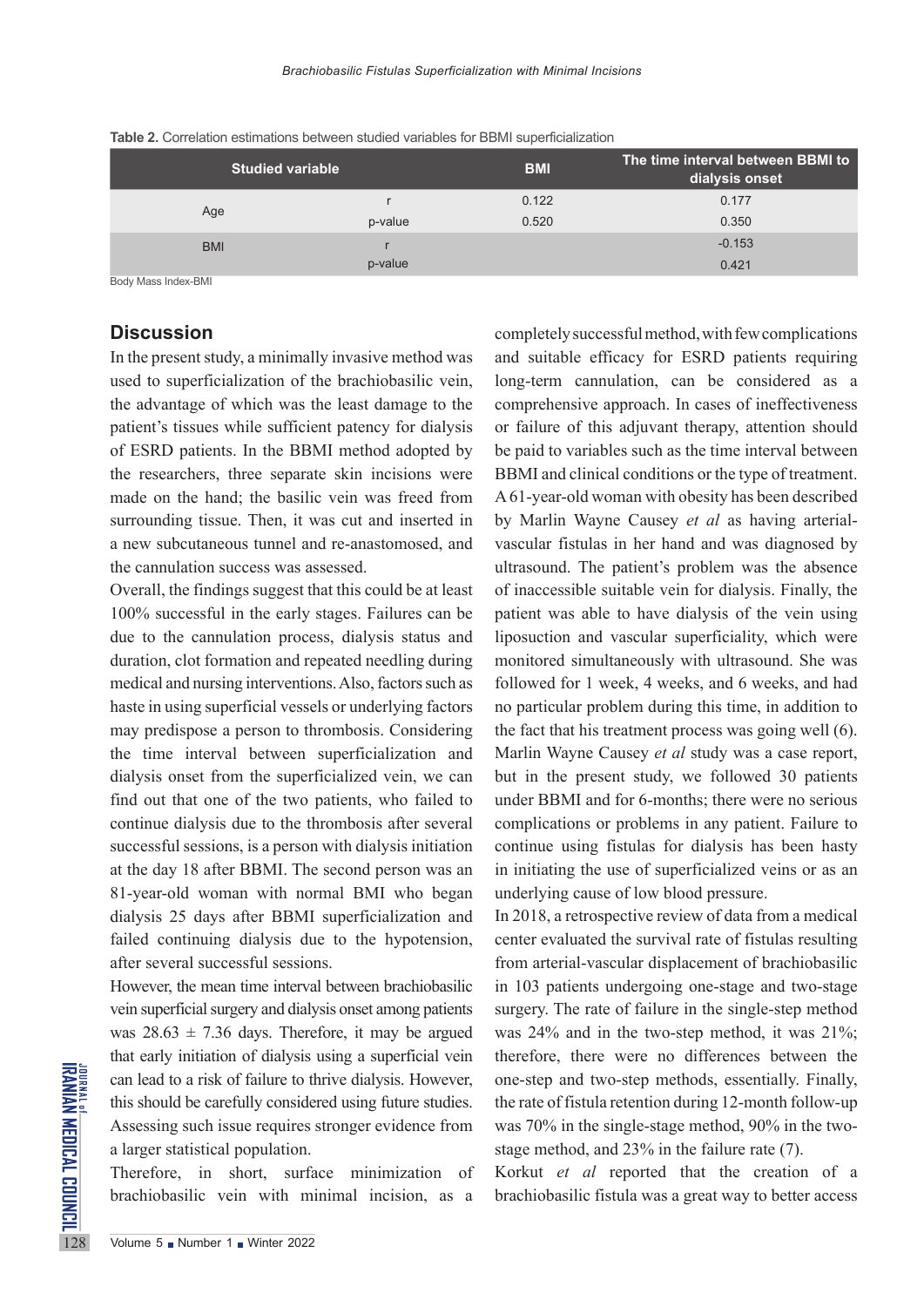the vein in patients whose dialysis is difficult. They examined 375 patients with brachiobasilic fistula surgery, 350 patients were hemodialysis individuals. Also, Korkut *et al* described the method as to first make a 2-*cm* incision in the ante-cubital fossa to find the brachial vein and basil vein; then, a 4- to 6-*cm* incision is made to access areas close to the basilica vein. After that, the lateral branches of the basilic vein are removed and the veins are connected by cutting this second area. The basil vein was placed in the ante-cubital fossa area and above the fascia area in the form of a whole tunnel in the same anatomical area. The mean follow-up time for patients was 48 months (minimum to maximum: 2-84 months). The average time interval between operations and vein use was 52 days (minimum to maximum 25-75 days) and bleeding occurred in 3 patients (0.9%). After evaluating the patients for 1, 2, 3, and 4 years, the initial fistula retention rate was 92, 78, 64, and 54%, respectively. The rate of secondary fistula retention for these years was 93, 81, 66 and 56%, respectively. The researchers believed that the superficiality of the brachiobasilic vein is a logical and alternative method of basil vein transplantation. They also stated that procedure required minor skin and surgical incisions. Also, long-term vein residue was good and acceptable (8).

In 2001, Zielinski *et al* evaluated patients with a retrospective study over a period of approximately six years and examined 12 patients undergoing delayed surface fusion of brachiobasilic fistulas. The average time to use a superficial vein was 22.4 months. The researchers declared that the superficiality of the

brachiobasilic vein was a very successful practice in the early stages, with minimal side effects (9).

Ivan D. Maya *et al* in a prospective study based on 678 described patients with vein superficialization have shown that brachiobasilic superficialization was the most effective method for fistula transposition, noting that it could be very useful due to lower failure than vessels transplantation and with fewer interventions, although has its complexities (10). Our results also demonstrated the success of the minimally invasive brachiobasilic vein superficialization method.

## **Conclusion**

In the present study, it was found that minimally invasive brachiobasilic vein superficialization could be a useful method for facilitating dialysis patients. Therefore, considering that the unavailability of a vein suitable for dialysis of ESRD patients is one of the most important challenges in their treatment, the mentioned method is recommended. However, our results were different and significant regarding the studies compared in that the postoperative side effects were well taken into account and discussed. Also, it is worth noting that due to the nature of the present study, it was not possible to utilize a control group. However, in the case of multicenter research, the results of vein superficialization approaches for ease of application can be evaluated.

#### **Acknowledgements**

This article has ethical code number of the Ethics

## **References**

1. Dagher F, Gelber R, Ramos E, Sadler J. The use of basilic vein and brachial artery as an AV fistula for long term hemodialysis. J Surg Res 1976 Apr 1;20(4):373-6.

2. Bronder CM, Cull DL, Kuper SG, Carsten CG, Kalbaugh CA, Cass A, et al. Fistula elevation procedure: experience with 295 consecutive cases during a 7-year period. J Am Coll Surg 2008 May 1;206(5):1076-81.

3. Abrol N, Olakkengil SA, Bhattacharjya S. Targeted tumescent liposuction for fistula superficialization. Indian J Vasc Endovasc Surg 2018 Apr 1;5(2):132.

2. Bronder Civi, Culi DL, Ruper SG, Carsten CG, Raibaugh CA, Cass A, et al. Fistula elevation procedure: experience<br>with 295 consecutive cases during a 7-year period. J Am Coll Surg 2008 May 1;206(5):1076-81.<br>3. Abrol N, 4. Inkollu S, Wellen J, Beller Z, Zhang T, Vachharajani N, Shenoy S. Successful use of minimal incision superficialization technique for arteriovenous fistula maturation. J Vasc Surg 2016 Apr 1;63(4):1018-25.